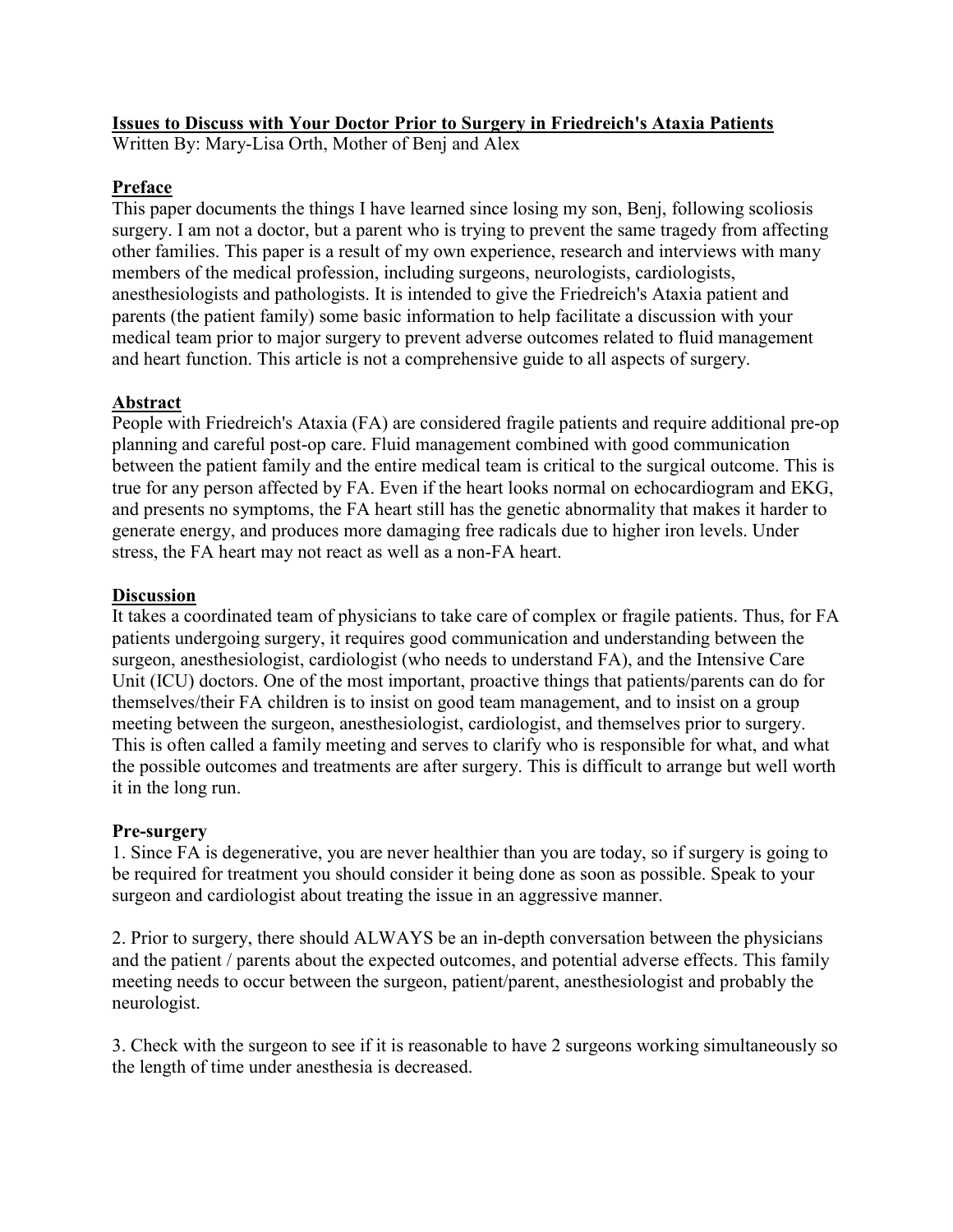4. FA patients will receive the most comprehensively coordinated care in an academic center that has professional collaborations between surgery, anesthesia, cardiology, and ICU already established and on-going. Also, academic medical centers usually specialize in treating patients with complex conditions, such as FA.

5. The cardiologist's most important role is to make certain that the patient is in the best possible condition prior to surgery, and to communicate the patients' condition to the anesthesiologist and the surgeon before the operation so they can determine the best plan of action. Virtually all pediatric cardiologists today are well trained in Operating Room (O.R.) procedures, and pre- and post-op care (ICU). Centers with academic pediatric cardiology programs (including surgeons) usually have a pediatric cardiologist in the O.R. all day long or on call for the OR. They typically work very closely with the surgeons and ICU staff, and there is always one pediatric cardiologist on call for ICU or O.R. duty.

6. If possible, find an anesthesiologist that specializes in pediatric cardiology (anesthesiologists who are trained and board certified in both pediatric cardiology and anesthesia are rare and usually employed by academic medical centers). Speak to the anesthesiologist before the surgery. An anesthesiologist trained in pediatrics will usually have a greater understanding of fluid management in children relative to inherited defects. Again, make sure the anesthesiologist and the cardiologist are in agreement for the surgical care.

7. Ask about the use of a Trans Esophageal Echocardiogram (TEE) during surgery. The TEE is placed inside the esophagus so that they can image the heart throughout the surgery. A cardiologist can be in the O.R. or at a monitor watching the echo in real time with communication to the surgeon.

### **Surgery**

8. Fluids must be carefully regulated during the surgery. This includes both blood and saline. Fluid management is tough because some types of surgery like scoliosis surgery cause a tremendous loss of blood. Additionally, there is the problem called 3rd spacing. When tissue is injured it swells. In order to do this it pulls the fluid out of the circulatory system. Scoliosis surgery causes a lot of tissue injury, so there is a large amount of fluid (liters and liters) that disappears from the circulatory system to the injured tissue (3rd space). The longer the surgery lasts the more fluid and blood is lost. Both the blood loss and the 3rd space temporary loss have to be replaced during surgery in order to maintain a good blood pressure.

9. When cardiac problems are known to exist prior to surgery, ask the cardiologist about the anticipated plan for evaluating the heart following the surgery.

#### **Post-surgery**

10. After surgery, the blood volume must be removed as the tissue recovers from the 3rd space effect. (See #11 below.) Most patients tolerate this, but FA patients cannot accommodate the fluid so easily. Thus, it is more likely for them to enter congestive heart failure after surgery, especially if there is cardiomyopathy present before surgery. The anesthesiologist is usually quite good about managing fluids during surgery. The surgeon, however, must be made aware of the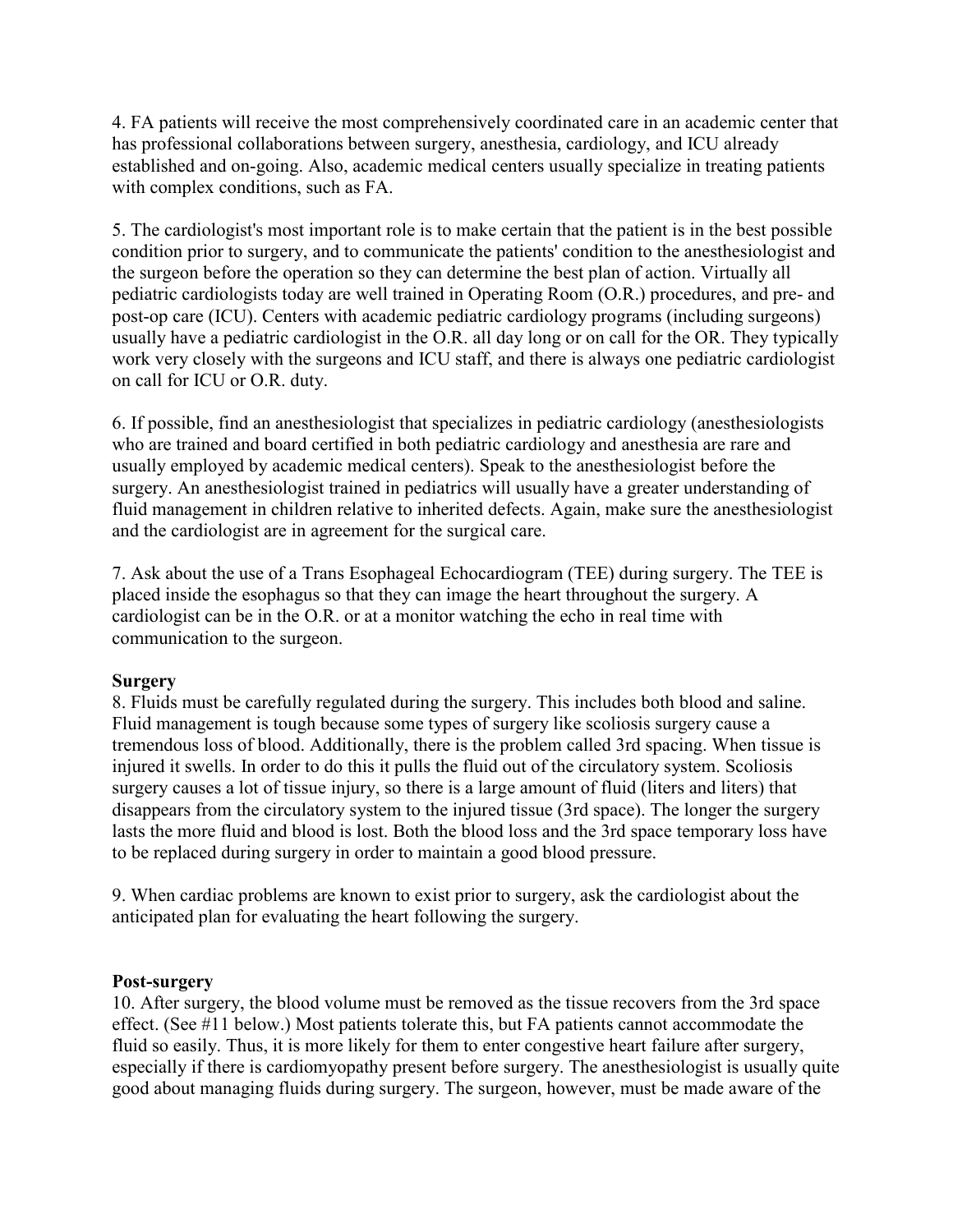critical nature of the FA heart and how intolerant it can be to fluid shifts. Frequently, the surgeon will want to consult the pediatric cardiologist for help with management of the heart function in the postoperative care. (See #11 below.)

11. The 3rd postoperative day is the most critical! All the fluid that was hidden in the injured tissue (3rd space) begins to return to the circulatory system. A normal heart can easily handle this load because it delivers all the excess fluid to the kidneys where it is urinated away. An FA heart may be ill equipped for the extra strain. As a cautionary note, even a heart in an FA patient that looks normal on echocardiogram and causes no symptoms, still has the genetic abnormality that makes it harder to generate energy, control free radical production, and keep iron levels normal. Thus, under stress, the heart may not be as strong as or react in the same way as a heart in a non-FA patient. FA patients undergoing ANY major surgical procedure need close monitoring, even if the heart appears normal on pre-op screening. This is why many anesthesiologists and cardiologists may consider the prophylactic use of dialysis (ultra filtration) in FA patients to help prevent heart failure.

12. In addition to pre-operative consultation, postoperative care is also where the input of the cardiologist will be very helpful. The ICU doctors and the cardiologist should be working closely together. Make sure the cardiologist and anesthesiologist speak with the ICU doctor about the fragile nature of the heart in FA. Also, be sure you have requested that past echocardiograms, EKGs, and medical records be available for the ICU doctors. Since FA is a somewhat rare disease, the ICU doctors and nurses who will handle the postoperative care may never have seen a case of FA in the ICU before and will appreciate the information. Most academic centers have very close involvement of cardiologists with the ICU doctors (they are frequently the same person), and anesthesia doctors (again, anesthesiologists frequently run the ICU). The necessity for collaboration between different specialties cannot be over stated and is a must for FA patients.

13. Early mobilization after any surgery is critical. It is important to get the patient up and on their feet as soon as is physically possible and safe to do so. In the 1970's and 1980's many FA patients who had had scoliosis or foot surgery were emerging from the surgery with a significant worsening of their strength and ataxia. It is hard to get back without aggressive post-op rehab.

### **Conclusions**

Good communication between the patient family and the medical team is critical to a successful surgical outcome in people with FA. Fluid management consultation and monitoring is very important in all persons with FA. This is especially true where cardiac problems are manifest. Aggressive rehabilitation after surgery is paramount to regain pre-surgical function.

**Reviewed By:** Drs. Mark Payne, Susan Perlman, Arnulf Koeppen, David Lynch and Lance Clyde

**FARA Disclaimer:** The information provided here should NOT be used as a substitute for seeking professional medical diagnosis, treatment, or care. You should NOT rely on any information in these pages to replace consultations with qualified health professionals. As stated